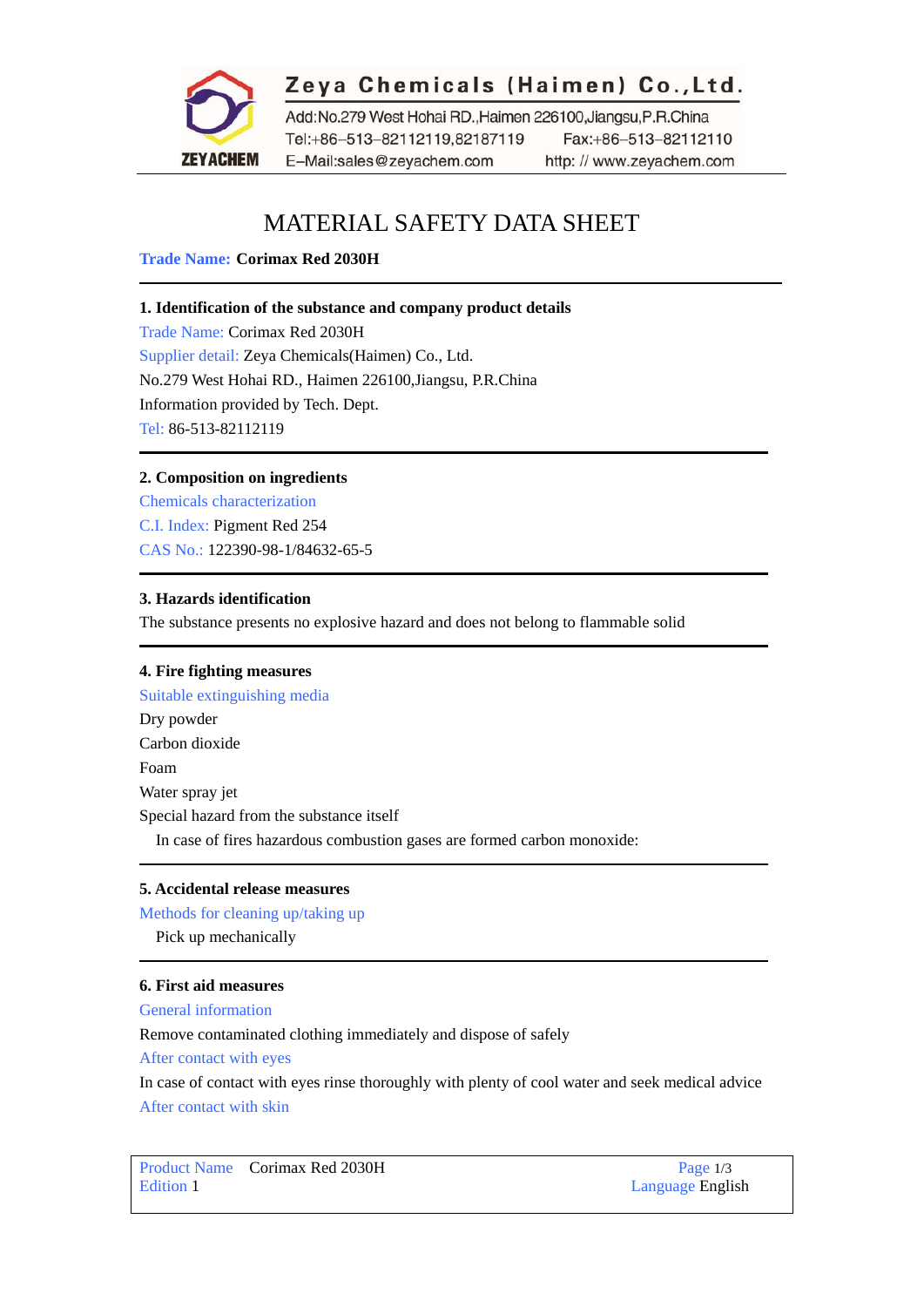

# Zeya Chemicals (Haimen) Co., Ltd.

Add:No.279 West Hohai RD.,Haimen 226100,Jiangsu,P.R.China Tel:+86-513-82112119,82187119 Fax:+86-513-82112110 E-Mail:sales@zeyachem.com

http://www.zeyachem.com

In case of contact with skin wash off with soap and water

## **7. Exposure controls/personal protection**

General protective measures

Do not inhale dust

Avoid contact with eyes and skin

Respiratory protection: dust mask

Hand protection : gloves

Eye protection: safety glasses

#### Hygiene measures

Keep away from foodstuffs and beverages

Wash hands before breaks and after work

## **8. Handling and storage**

#### Handling

Advice on protection against fire and explosion

Keep away from sources of ignition

Avoid formation of dust

Take precautionary measures against electrostatic loading

#### Storage

Be kept in a ventilated, cool and dry place, it should be also avoided to contact with acid material and expose to air.

Keep container dry

#### **9. Physical and chemical properties**

## Appearance

Form: powder

Color: red

Odor: odorless

Data relevant to safety

Solubility in water: insoluble

#### **10. Toxicological information**

Irritant effect on skin: non-irritant Irritant effect on eyes: non-irritant

#### **11. Ecological information**

Remarks: no data can be given due to the products insolubility in water